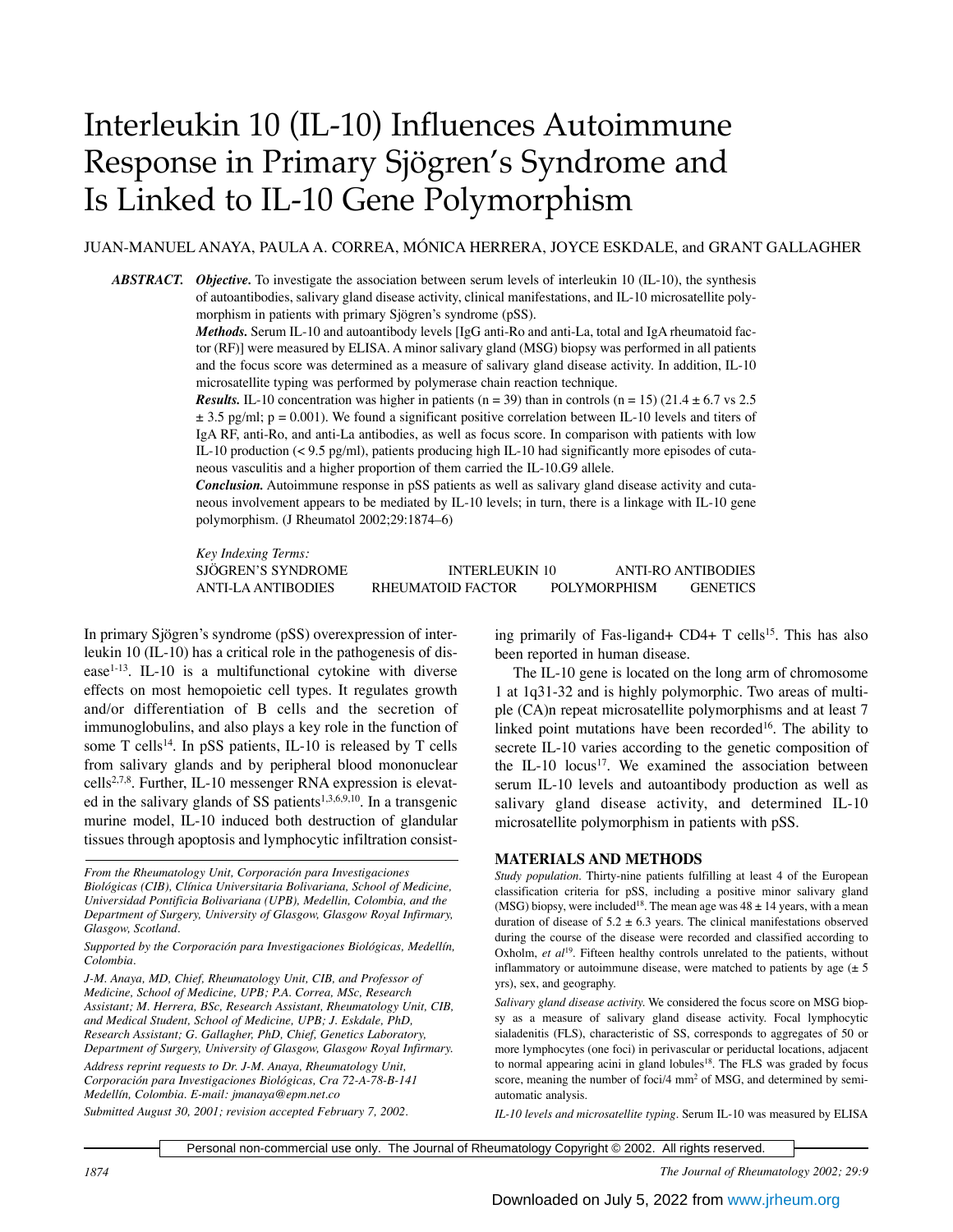(OptEIATM Human IL-10 Kit; Pharmingen, San Diego, CA, USA). Genotyping at the IL-10.G and IL-10.R microsatellites was performed in genomic DNA using the polymerase chain reaction (PCR) technique as  $described<sup>17</sup>$ .

*Autoantibodies.* Antinuclear antibodies were determined by indirect immunofluorescence on HEp-2 cells. IgG anti-DNA, anti-RNP, anti-Sm, anti-Ro and anti-La antibodies were determined by ELISA (Inova Diagnostics, San Diego, CA, USA). Total and IgA rheumatoid factor (RF) were measured by turbidimetry and ELISA, respectively (Immco Diagnostics, Buffalo, NY, USA). All these determinations were done simultaneously in serum at time of obtaining MSG biopsy.

*Statistical analysis.* Data are shown as means ± standard deviation (SD) and as percentages. Differences between means and proportions were established using the Mann-Whitney U test, the chi-square test, and Fisher's exact test as appropriate. Correlations were assessed by Spearman rank correlation test. A p value of < 0.05 was chosen as indicative of statistical significance.

## **RESULTS**

*Serum IL-10 levels.* The mean IL-10 level in the control group was  $2.5 \pm 3.5$  compared to  $21.4 \pm 6.7$  pg/ml in the patient group ( $p = 0.001$ ). IL-10 levels were undetectable in one patient and in 2 controls. In patients, the levels of IL-10 correlated with levels of anti-Ro antibodies ( $r = 0.3$ ,  $p = 0.04$ ), anti-La antibodies ( $r = 0.4$ ,  $p = 0.02$ ), IgA RF ( $r = 0.7$ ,  $p =$ 0.006), and the focus score  $(r = 0.4, p = 0.01)$ . No patient was positive for anti-DNA, anti-Sm, or anti-RNP antibodies.

*Comparison between high and low IL-10 producers.* Patients were compared according to IL-10 status. High IL-10 producers were defined as those with IL-10 levels  $> 9.5$  pg/ml (normal range + 2 SD). High IL-10 producers had more episodes of cutaneous vasculitis and carried the IL-10.G9 allele in a higher proportion than patients with low levels of serum IL-10 (Table 1). There were no significant differences between the proportions of patients positive for autoantibodies according to IL-10 producer status.

## **DISCUSSION**

In this study, an increased serum level of IL-10 was found in pSS patients correlating with autoantibody production and salivary gland disease activity. No significant difference in the percentages of patients positive for antibodies according to the IL-10 status was observed (Table 1). Our results indicate that IL-10 influences the titers but not the presence *per se* of autoantibodies. Besides IL-10, other cytokines such as IL-6 may also participate in the induction of antibodies by  $B$  cells<sup>1</sup>. IL-10 together with IL-6 plays a central role in the maturation of plasma cells and activation of immunoglobulin synthesis. The positive correlation between IL-10 and IgA RF but not total RF may be attributed to the influence of IL-10 in isotype switching<sup>14</sup>.

Our results support those of a previous study showing a correlation between serum IL-10 levels and MSG lymphocytic infiltration<sup>12</sup>, and indicate that IL-10 participates in the mononuclear cell recruitment observed in pSS patients. In pSS, IL-10 is produced mainly in MSG by CD4+ T lymphocytes and acinar cells adjacent to lymphoid focus<sup>1,3,10</sup>.

High IL-10 producer patients had significantly more episodes of cutaneous vasculitis and a higher proportion of them carried the IL-10.G9 allele (Table 1). In Caucasians, the presence of the GCC haplotype or the GCC/ATA genotype and the absence of the ACC haplotype of the IL-10 gene was associated with an increased susceptibility to  $pSS<sup>13</sup>$ . Eskdale, *et al* described 4 major haplotype families at the human IL-10 locus<sup>16</sup>, and found that not a single allele but rather the complete haplotype was associated with IL-10 synthesis. In particular, the highest levels of IL-10 were observed in the IL-10.R2-(IL-10.G)-A-C-C haplotype<sup>16</sup>. Due to the subtle nature of allelic effects, longitudinal and larger studies are needed to find phenotypic differences clearly associated with disease<sup>13</sup>.

The significant role played by IL-10 in pSS has been confirmed in most studies (Table 2). However, Boumba, *et al* did not detect IL-10 mRNA in MSG from patients or controls<sup>20</sup>. Hagiwara, *et al* observed no change in the number of peripheral cells spontaneously secreting IL-10 compared with controls<sup>21</sup>. García-Carrasco, et al observed almost identical mean levels of serum IL-10 in  $pSS$  patients and in controls<sup>22</sup>. However, when their patients were compared according to the presence of extraglandular manifestations, the mean IL-10 levels were higher in 5 patients with liver involvement<sup>22</sup>.

IL-10 gene homologs have been found in some viruses including Epstein-Barr  $(EBV)^{14}$ . It is not clear if IL-10 posi-

|  | Table 1. Characteristics of patients with pSS according to IL-10 production. |  |  |  |  |  |
|--|------------------------------------------------------------------------------|--|--|--|--|--|
|--|------------------------------------------------------------------------------|--|--|--|--|--|

| Characteristic                    | $High IL-10$<br>$n = 20$ (%) | Low IL- $10$<br>$n = 19$ (%) |
|-----------------------------------|------------------------------|------------------------------|
| Age, yrs                          | $48.8 + 16.4$                | $47.5 + 12$                  |
| Age at onset, yrs                 | $39 + 15.5$                  | $41.4 + 12.8$                |
| Antinuclear antibodies            | 17(85)                       | 15 (79)                      |
| Anti-Ro antibodies*               | 13 (65)                      | 12(63)                       |
| Anti-La antibodies*               | 7(35)                        | 8(42)                        |
| Total RF**                        | 14 (70)                      | 12(63)                       |
| IgA RF***                         | 10(50)                       | 7(37)                        |
| Internal organ — exocrine disease | 8(40)                        | 4(19)                        |
| Inflammatory — vascular           | 15(75)                       | 13 (68)                      |
| Skin                              | 10(50)                       | $3(16)^{\dagger}$            |
| Raynaud's phenomenon              | 4(20)                        | 5(26)                        |
| Mediator-induced                  | 2(10)                        | 5(26)                        |
| IL-10 Microsatellites             |                              |                              |
| IL-10.R2.G14                      | 4(20)                        | 6 (32)                       |
| $IL-10.R3$                        | 3(15)                        | 7(37)                        |
| $IL-10.R2$                        | 19 (95)                      | 19 (100)                     |
| IL-10.R2.G13                      | 12(60)                       | 7(37)                        |
| IL-10.G9.13                       | 7(35)                        | 2(11)                        |
| IL-10.G13                         | 10(50)                       | 8(42)                        |
| IL-10.G9                          | 16(80)                       | $8(42)^{\frac{1}{2}}$        |

\* Positive > 20 U/ml (by ELISA); \*\* positive > 40 U/ml (by turbidimetry); \*\*\* positive > 20 U/ml (by ELISA);  $\dagger$  OR: 5.3, 95% CI: 1.2–24, p = 0.04,  $\dagger$ OR: 5.5, 95% CI: 1.3–22, p = 0.02. High IL-10 levels > 9.5 pg/ml. Clinical disease manifestations were classified according to Oxholm, *et al*19. Internal organ exocrine disease included pulmonary, pancreatic, gastrointestinal, renal or hepatic involvement. Inflammatory vascular disease included skin, musculoskeletal or neurologic involvement. Skin manifestations corresponded to cutaneous vasculitis (purpura or urticarial vasculitis).

Personal non-commercial use only. The Journal of Rheumatology Copyright © 2002. All rights reserved.